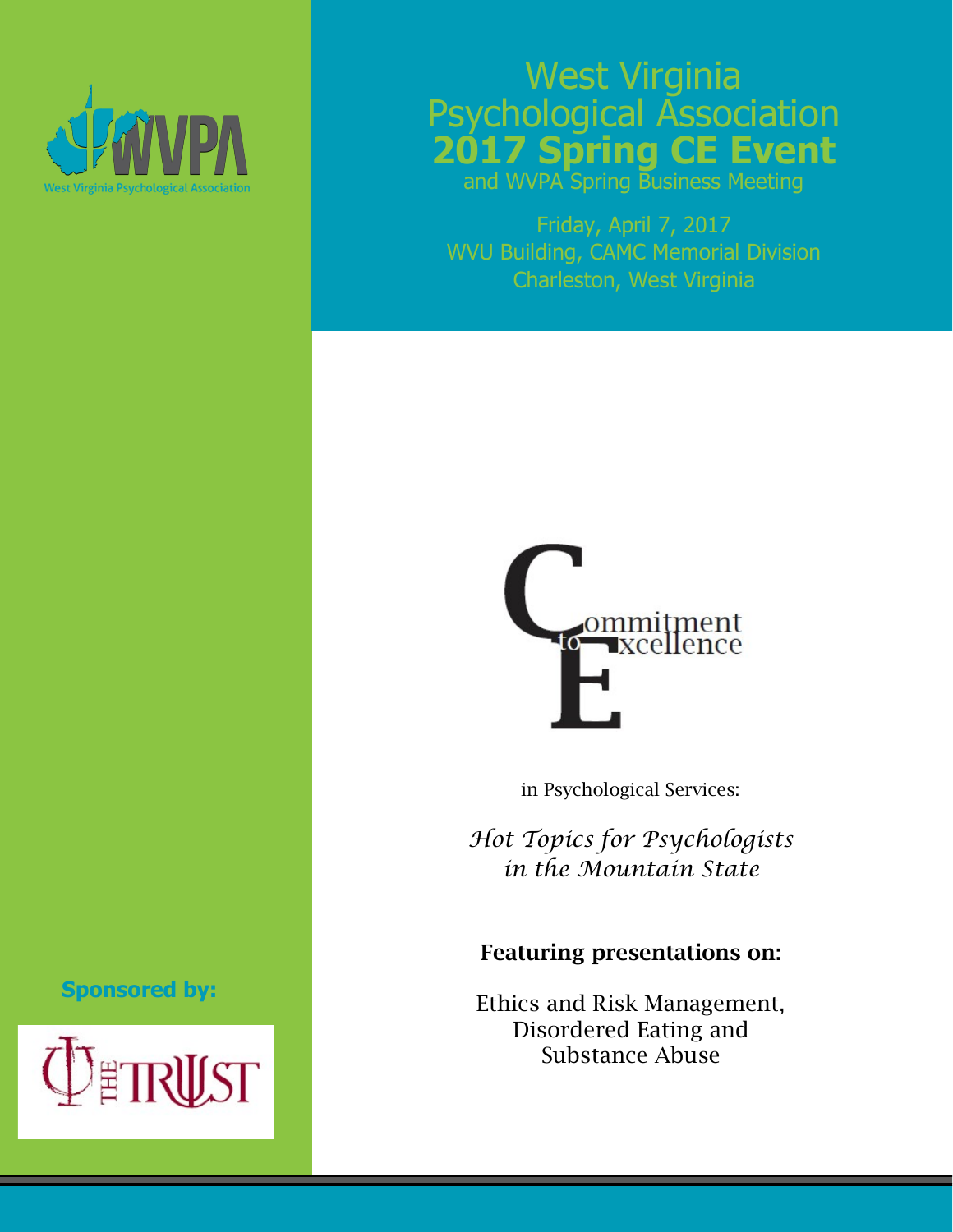#### **Registration**

- Registration is payable in full by March 24 for the 2017 Spring CE Conference to avoid additional fees.
- The workshops begin promptly at their assigned times throughout the day.
- Registrations can be made online or by mail, and payment must accompany all registrations. No phone or fax registration is available.

#### **Americans with Disabilities Act**

The West Virginia Psychological Association is committed to providing access and support to persons with special needs who wish to participate in programs we sponsor. We will reasonably accommodate your request when it is made in advance. Persons with special needs are encouraged to contact the WVPA office at 304.345.5805 by March 24, 2017.

#### **CE Credits**

APA Standards for awarding credit prohibit offering variable credit for partial workshop attendance. **Those arriving late or leaving a workshop early will not receive CE credit.**  Please allow time to sign-in for CE before class is scheduled to begin. You must return a FULLY COMPLETED evaluation form to receive your CE Certificate.



*The West Virginia Psychological Association (WVPA) is approved by the American Psychological Association to sponsor continuing education for psychologists. WVPA maintains responsibility for this program and its contents.*

# **Agenda**

7:30 a.m. - 8:30 a.m. **Registration & Continental Breakfast** (4th floor WVU Building)

8:30 a.m.—12:00 p.m. **Risk Management Issues for Psychologists**

10:00 a.m. - 10:30 a.m. **Refreshment break** 

12:00 p.m. - 1:00 p.m. **Lunch & WVPA Business Meeting**

1:00 p.m.—2:30 p.m.

**Food and Mood: The Assessment and Treatment of Disordered Eating and Co-Morbid Psychopathology** 

2:30 p.m.— 3:00 p.m. **Refreshment break** 

3:00 p.m.—4:30 p.m. **From "Chasing the Dragon" to "Shooting up Black Tar Heroin" – The Tale of West Virginia's Opioid Epidemic** 

4:30 p.m. **Conference adjourns** 

Please note that WVPA will no longer be providing printed handouts. Instead , if you desire a hardcopy to follow along using the conference, we will post a PDF copy of the presentations on WVPA website at www.wvpsychology.org to print for your convenience. You will also be able to use this link to view presentations on your phone, tablet or laptop if you desire.

#### **Area Hotels**

Four Points by Sheraton, (304) 344-4092 Charleston Marriot Town Center, (304) 345-6500 Holiday Inn and Suites, (304) 744-4641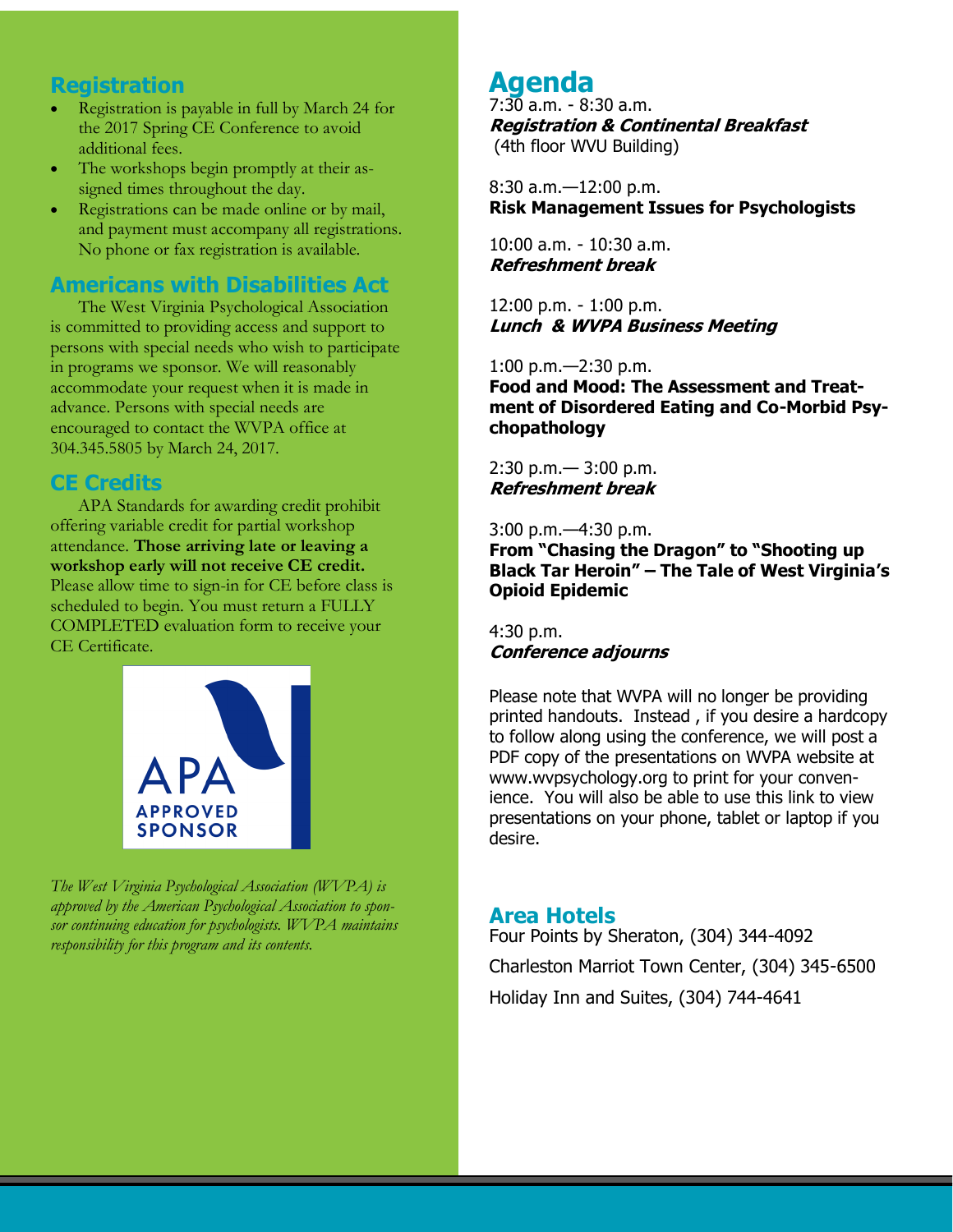## **About the Presenter**

#### **Charlotte Hoffman Norris, Esq**

 Ms. Norris is an attorney with the law firm of Jenkins Fenstermaker, PLLC. Charlotte has practiced law in Huntington, WV for almost 27 years and throughout her career she has represented healthcare providers, including mental health care professionals. She also served as in-house counsel to River Park Hospital from 2001 to 2003, when it was locally owned and operated. She has published articles and given seminar presentations on various issues touching on healthcare practice, including the Emergency Medical Treatment and Active Labor Act, HIPAA (generally and its intersection with West Virginia law), healthcare risk management and managing impaired professionals.

Charlotte attended Agnes Scott College in Decatur, GA where she was inducted into the Mortar Board Society and Phi Beta Kappa. She earned her doctor of jurisprudence from Washington & Lee University in Lexington, VA, where she served two years as Co-Director of the Western State Legal Aid Society (providing legal representation to patients committed to Western State Hospital).

Charlotte has been recognized by her peers and listed with Best Lawyers in America. She recently completed a year with Leadership West Virginia. Her community service includes past leadership roles with Hospice of Huntington and Autism Services Center, as well as her service on the Boards of Facing Hunger Food Bank and Prestera Center for Mental Health Services.

Although she grew up in North Carolina, Charlotte has made West Virginia her home and her heart is in Huntington with her husband, Greg, and their 10 year old son.

# **Friday Morning**

# **Risk Management Issues for Psychologists**

# **Charlotte Hoffman Norris, Esq Novice Level (3.0 Ethics CE)**

This session will teach participants about the boundaries of professional ethics and legal liability in every day practice.

#### Objectives:

- 1. Identify current risk management issues for mental health care providers
- 2. Identify best practices to avoid legal and ethical liability.
- 3. Know when to seek legal counsel and when to report issues to liability carriers.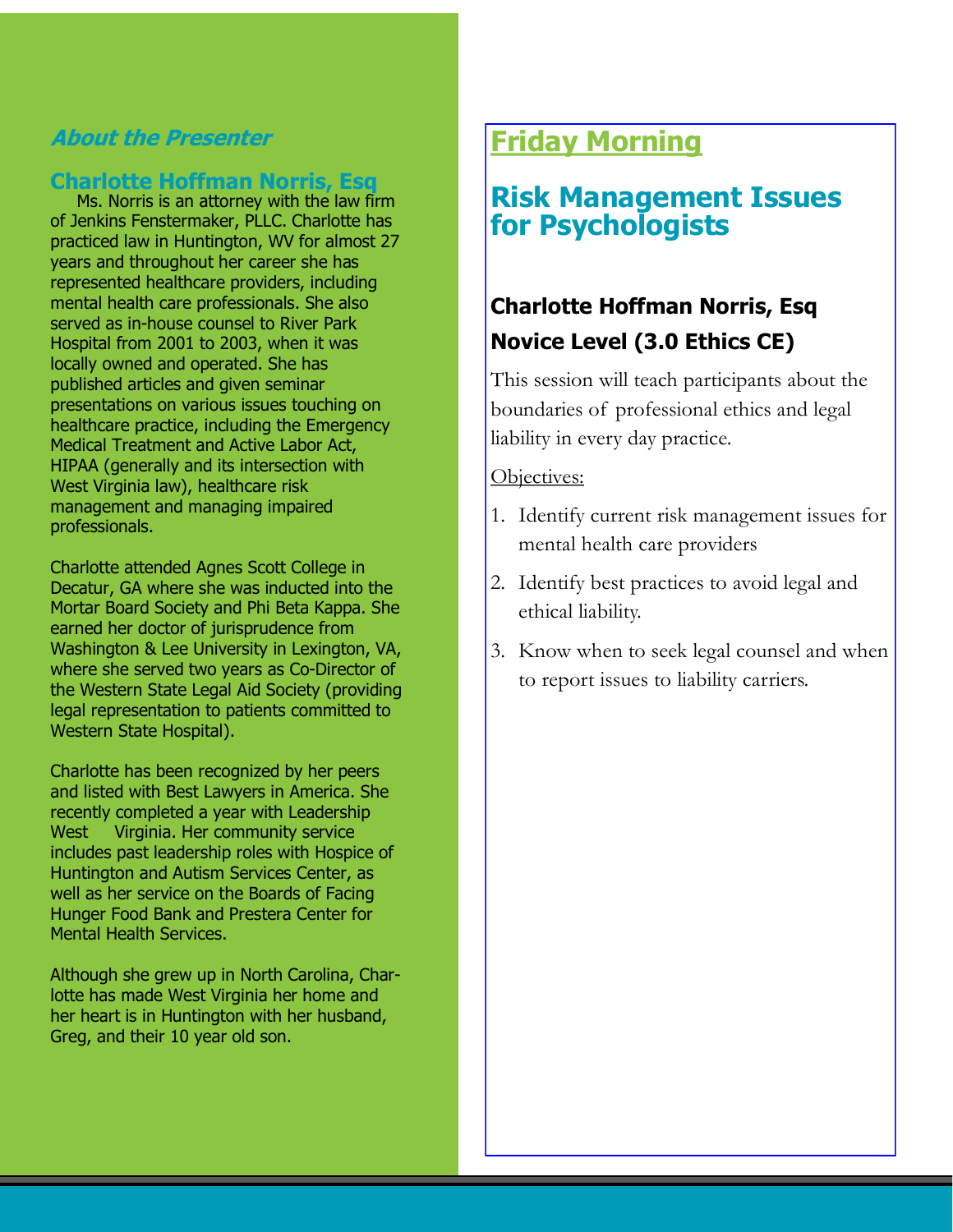# **Friday Early Afternoon**

#### **Food and Mood: The Assessment and Treatment of Disordered Eating and Co-Morbid Psychopathology**

#### **Jenni Barenz, MS Ellen Bluett, MS Scott A. Fields, Ph.D. Intermediate Level (1.5 CE)**

This session will focus on the treatment of disordered eating among individuals experiencing a range of co-morbid psychopathology, including mood disorders, posttraumatic stress, OCD, and developmental disorders. Presenters will provide information on accurate assessment and diagnosis, including how to distinguish disordered eating from clinical eating disorders. Clinical presentations associated with disordered eating will be explored, including factors to consider when working with individuals experiencing co-occurring psychological disorders. Finally, presenters will provide education on evidence-based interventions for disordered eating, using both research and case examples as illustrations.

#### Objectives:

- 1. Differentiate between disordered eating and a clinical eating disorder
- 2. Understand how eating disorders may present in the context of co-morbid psychopathology
- 3. Use basic interventions to address eating disorder behaviors

## **About the Presenters**

# **Jenni Barenz, MS**

Jennifer D. Barenz, M.S., is a doctoral student from Colorado State University and is currently completing her pre-doctoral internship at WVU School of Medicine – Charleston Area Medical Center. Her interest in the etiology and treatment of disordered eating has developed through several clinical and research experiences. Jennifer has experience treating eating disorders across varying levels of care including inpatient, residential, partial hospitalization, intensive outpatient, and outpatient programs. Her thesis and dissertation focused on identifying etiological factors related to the development of disordered eating including trauma, emotion regulation, and meaning-making processes. She has published several peer-reviewed articles and book chapters and has presented her work at national and local conferences. She is currently completing a year-long internship rotation with the Disordered Eating Center of Charleston, where she works with an interprofessional team to treat disordered eating in children, adolescents, and adults.

#### **Ellen Bluett, MS**

Ellen J. Bluett, M.S., is a doctoral student in the Combined Clinical, Counseling, and School Psychology program in the Department of Psychology at Utah State University where she also received her Master of Science. She is currently completing her clinical internship at the West Virginia School of Medicine – Charleston Area Medical Center. Ellen was raised in Jacksonville, Florida and received her B.S. in bio-behavioral psychology from the University of Vermont. Prior to graduate school, she conducted research on the treatment of PTSD for two years at the University of Washington. She has been actively engaged in research investigating acceptance and mindfulness-based interventions for anxiety disorders and eating disorders. Specifically, her research has focused on understanding the role of fear reduction and toleration in the treatment of PTSD, OCD, and eating disorders. She has published several peer-reviewed articles, book chapters, and has presented her work at national conferences, annually. She intends to continue her research and practice after completing her clinical internship and earning her Ph.D.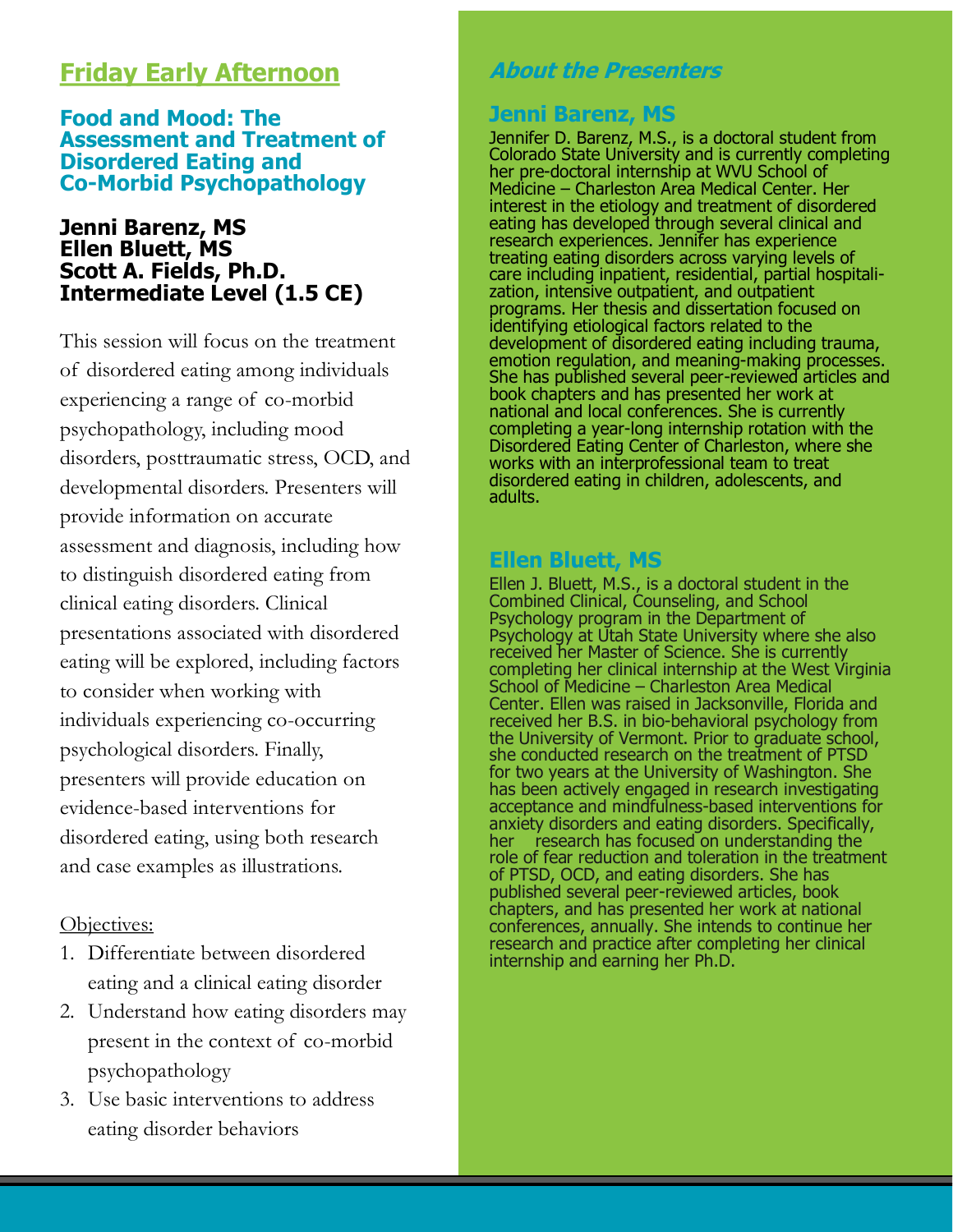## **About the Presenters**

## **Scott A Fields, Ph.D.**

r. Scott Fields is Professor and Director of Behavioral Scince in the West Virginia University – Charleston Division epartment of Family Medicine. Dr. Fields earned his Ph.D. I Clinical Psychology from Ohio University in 2002 after completing an American Psychological Association approved iternship at CAMC/West Virginia University School of ledicine – Charleston Division. In his time as faculty at WVU, Dr. Fields has been actively involved in developing behavioral health curriculum for Family Medicine residents, medical students, and psychology interns. He is the chair of ne Institutional Scientific Review Board of CAMC/WVUharleston and has published several peer-reviewed articles n behavioral health outcomes, co-authoring a book titled Essentials of Outcome Assessment." Dr. Fields is a ommittee member for the Forum for Behavioral Science in amily Medicine and is the coordinator of the Forum's Clinical ractice Update track. He is a past president (2015) of the **Jest Virginia Psychological Association.** 

## **Hani Nazha, MD**

r. Nazha graduated from University of Damascus, Medical chool in 2004 then joined the Department of Cell Biology nd Human Anatomy for three years concentrating on euroanatomy and Biology. He traveled to the U.S., finished combined Internal Medicine and Psychiatry residency at AMC/WVU Charleston division in 2012, and later obtained merican Board certifications from the American Board of Iternal Medicine and the American Board of Psychiatry and eurology as well as a Master in Psychopharmacology from euroeducational Institute.

r. Nazha joined the West Virginia University School of ledicine Faculty in 2012 with combined appointments in the Iternal Medicine Department and the Psychiatry epartment. He was appointed Director of Consult Liaison ervice in 2013, with primary interests in the neurological spects of psychiatric illnesses and psychosomatic aspects of sychiatric health implications.

ate in 2016, with the help of the CAMC Foundation, Dr. azha started building the "Clinical Opioid Addiction reatment" (COAT) Program of Charleston to help Patients with Opioid Use Disorder and comorbid Medical Illness elated to opioid use and pregnant patients, a program that will start accepting patients in March 2017.

# **Friday Mid-Afternoon**

#### **From "Chasing the Dragon" to "Shooting up Black Tar Heroin" – The Tale of West Virginia's Opioid Epidemic**

#### **Hani Nazha, MD Intermediate Level (1.5 CE)**

This session is designated to discuss the Opioid epidemic in West Virginia, the consequences on society and health as well as ways to identify this growing problem and treat it.

#### Objectives:

- 1. Review the historical aspects of opioid use epidemic in United states and in West Virginia.
- 2. Discuss the harmful consequences of this epidemic on health of both individuals and society.
- 3. Discuss therapeutic techniques to address Opioid Use Disorder.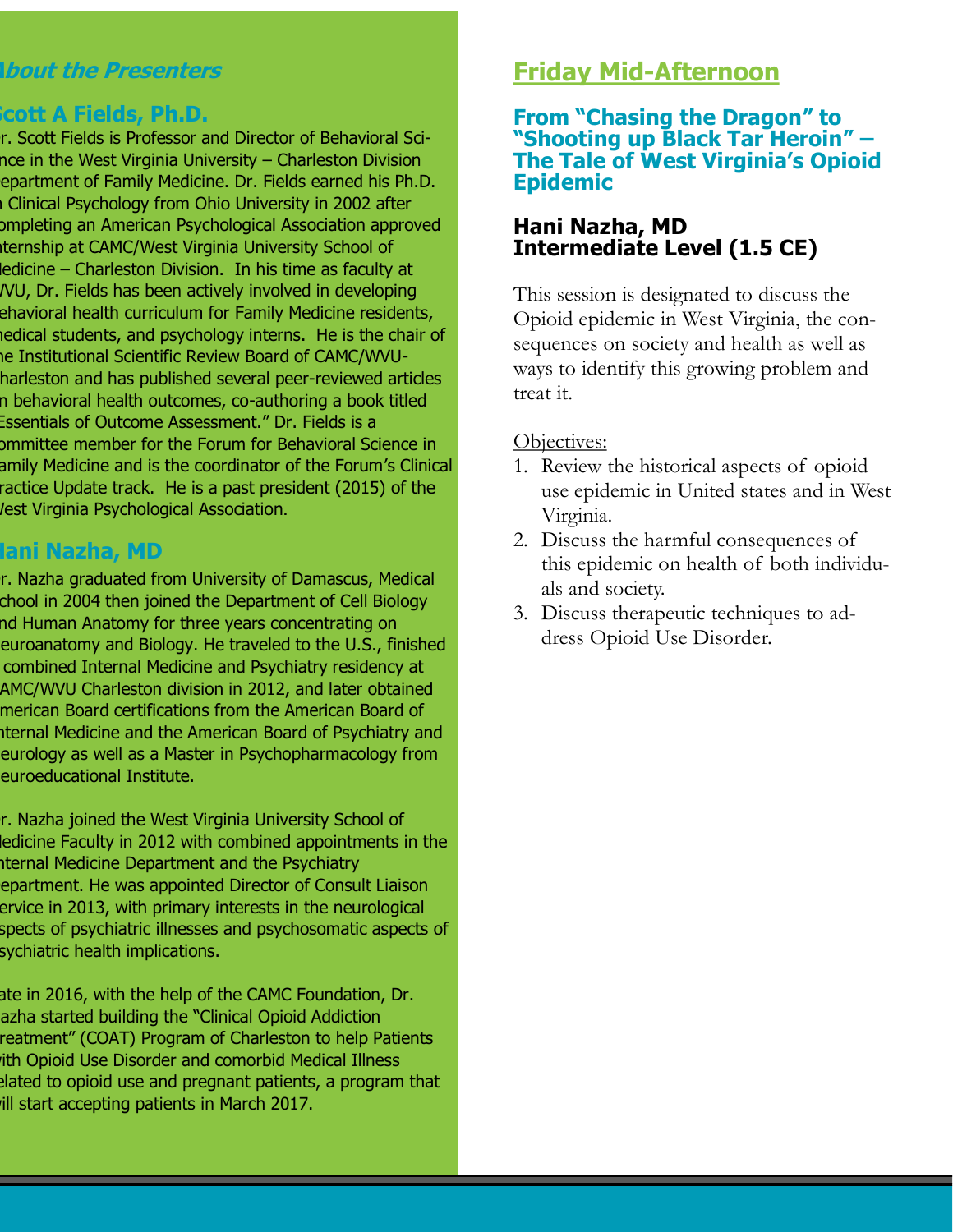#### **Cancellations**

Registration is payable in full prior to the event. We cannot guarantee on-site registration space. Please re-register before March 24, 2017. In the event of a cancellation prior to 72 hours before, all fees paid shall be refunded except for a \$25 per person processing charge. Cancellations less than 72 hours before shall be subject to an additional processing charge of 50% of the published selected fee of the event registration to cover costs incurred in sponsoring the program.

#### **Grievance Procedures**

The West Virginia Psychological Association (WVPA) is fully committed to conducting all activities in strict conformance with the American Psychological Association's Ethical Principles of Psychologists.

When a participant, either orally or in written format, files a grievance and expects action on the complaint, the following actions will be taken.

- 1. If the grievance concerns a speaker, the content presented by the speaker, or the style of presentation, the individual filing the grievance will be asked to put his/her comments in written format. The CE Chair will then pass on the comments to the speaker, assuring the confidentiality of the grieved individual.
- 2. If the grievance concerns a workshop offering, its content, level of presentation, or the facilities in which the workshop was offered, the convention chair will mediate and will be the final arbitrator. If the participant requests action, the convention chair will:

a. attempt to move the participant to another workshop or

b. provide a credit for a subsequent year's workshop

or

c. provide a partial or full refund of the workshop fee.

Actions 2b and 2c will require a written note, documenting the grievance, for record keeping purposes. The note need not be signed by the grieved individual.

3. If the grievance concerns a WVPA CE program, in a specific regard, the CE Chair will attempt to arbitrate.

Please contact WVPA at info@wvpsychology.org to submit a complaint, or if you have additional questions.

# **Benefits of WVPA Membership**

- As a member of WVPA, you enjoy a wide range of benefits!
- You will stay current and competitive by attending our cutting-edge education conferences in the spring and fall with member discounts.
- In some cases, the member conference discount more than pays for your annual dues!
- You can grow your practice and improve your cash flow through our web-based referral and credit card acceptance programs.
- You can rest easy knowing your profession and your patients are protected through our federal and state legislative advocacy efforts.
- You can take advantage of outstanding opportunities for career and personal growth through our work with students and early career psychologists, association committee service and leadership opportunities.
- You can make connections with colleagues through our subscription listserves, membership directory and conferences.
- Finally, you have access to quality and timely information through our public outreach programs, our award-winning newsletter and our web site at www.wvpsychology.org.

#### **Just visit the web site at www.wvpsychology.org and click the "join" tab!**